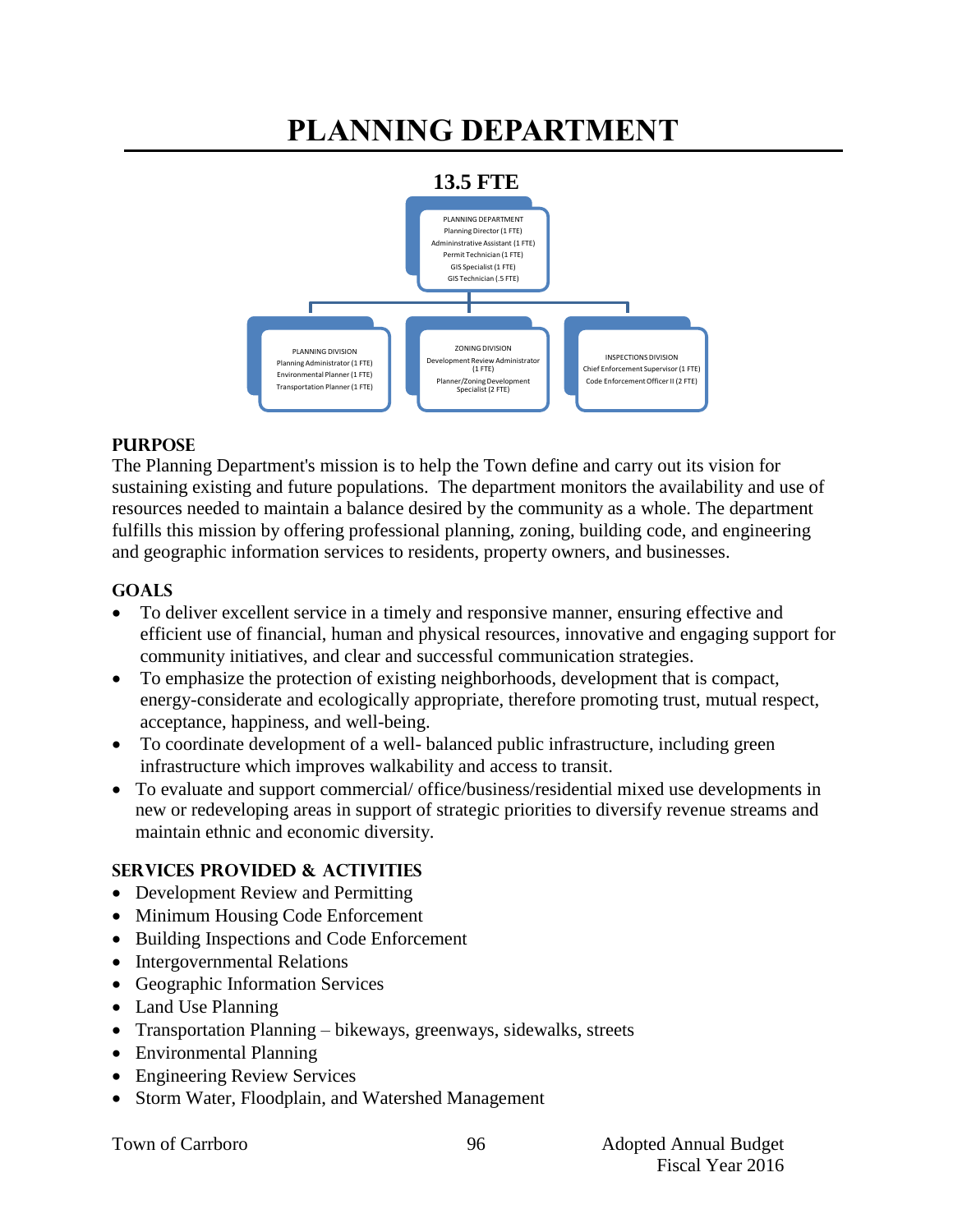- Energy Planning and climate protection/resiliency
- Staff Support for Advisory Boards

# **PREVIOUS YEAR ACCOMPLISHMENTS**

- Completion of Bolin Creek, Phase 1B multi-use path planning and design.
- Certificates of Occupancy for 54 new residential units valued at \$11.4 M; 56, 314 square feet of renovated and 5,749 square feet of new commercial permit activity valued at \$4.8 M and \$250 K respectively.
- Initiation of community strategic energy planning initiative.
- Conversion of web presence to new site; update and enhancement of information and materials.

# **UPCOMING FISCAL YEAR OBJECTIVES**

- Complete a Parking Management planning process.
- Complete construction planning and support for construction administration of Bolin Creek Phase 1B and Morgan Creek greenways.
- Initiate preliminary design process for sidewalk on South Greensboro Street.
- Assist with completion of MPO's 2045 Comprehensive Long Range Transportation Plan, including Community Viz-based scenario building and visioning.
- Coordinate follow-up from community planning (via Planning Board Fall Forums and Task Force) for ongoing sustainability of local energy efficiency efforts including outreach, new renewable energy projects, urban forestry, stormwater management, and reduced emissions from the transportation sector.
- Select vendor for land use permit, building permit, and code enforcement software and web portal system. Plan for acquisition and implementation.
- Assess status of Comprehensive LUO review/update. Evaluate changes in proposed update/reorganization of city and county planning and development regulations and schedule needed amendments.
- Evaluate need for strategic or comprehensive planning starting with review and update of Carrboro Vision2020.
- Pursue planning and engineering studies to address the requirements of the Jordan Lake Existing Development requirements.

# **BOARD PRIORITIES**

Diversify revenue stream.

Enhance and sustain quality of life/place issues for everyone.

Protect historic neighborhoods and maintain Carrboro's unique identity.

# **OBJECTIVES**

- 1. Evaluate and schedule completion of Comprehensive LUO review/update.
- 2. Evaluate need for strategic or comprehensive planning/update.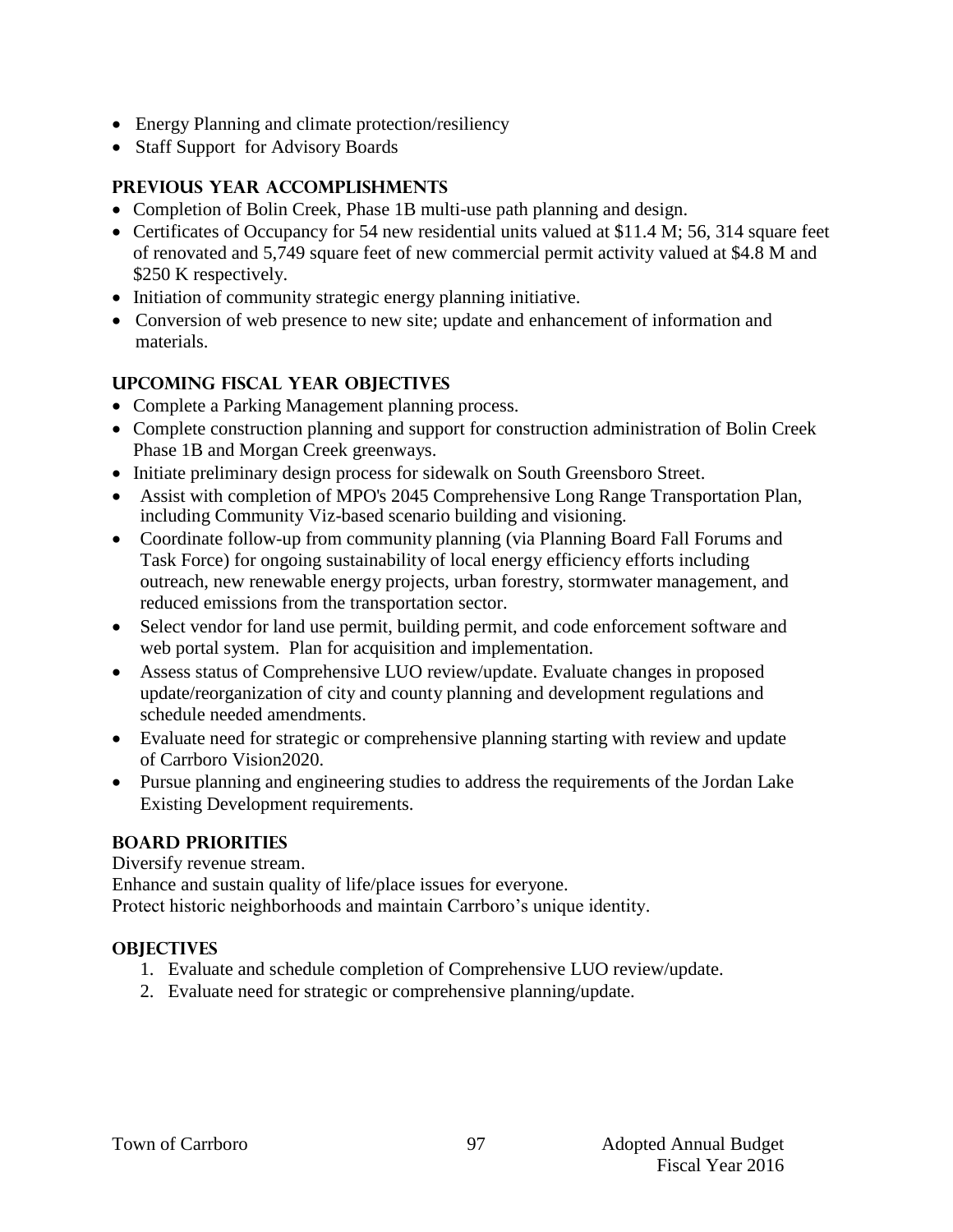# **PERFORMANCE MEASURES**

|                                                                                                 | FY2012-13<br><b>ACTUAL</b> | FY2013-14<br><b>ACTUAL</b> | FY2014-15<br><b>ESTIMATED</b> | FY 2015-2016<br><b>PROJECTED</b> |
|-------------------------------------------------------------------------------------------------|----------------------------|----------------------------|-------------------------------|----------------------------------|
| # of LUO Amendments                                                                             | 6                          | 13                         | 8                             | 9                                |
| # of Conditional Use<br>Permits                                                                 | 3                          | $\mathbf{1}$               | $\mathbf{1}$                  | $\overline{2}$                   |
| # of Special Use Permits                                                                        | $\theta$                   | $\mathbf{1}$               | $\mathbf{1}$                  | $\mathbf{1}$                     |
| # of Zoning Permits                                                                             | 89                         | 93                         | 95                            | 94                               |
| # of Bldg Permits for<br>New Residential Units in<br>Town                                       | 55                         | 54                         | 56                            | 50-140                           |
| <b>Estimated Building</b><br><b>Permit Construction</b><br>Value for New<br>Residential in Town | \$11.2 M                   | \$9.7 M                    | \$12.2 M                      | \$11.5 <sub>M</sub>              |
| <b>Estimated Building</b><br>Permit Value for New<br>Commercial in Town                         | \$4 M                      | \$4.7 <sub>M</sub>         | \$400K                        | \$4-9 M                          |
| # of Cos Issued for New<br>Residential Units in<br>Town                                         | 56                         | 67                         | 50                            | 40                               |
| Inspections per day per<br><b>Inspector FTE</b>                                                 | 10.1                       | 8.6                        | 9.1                           | 10                               |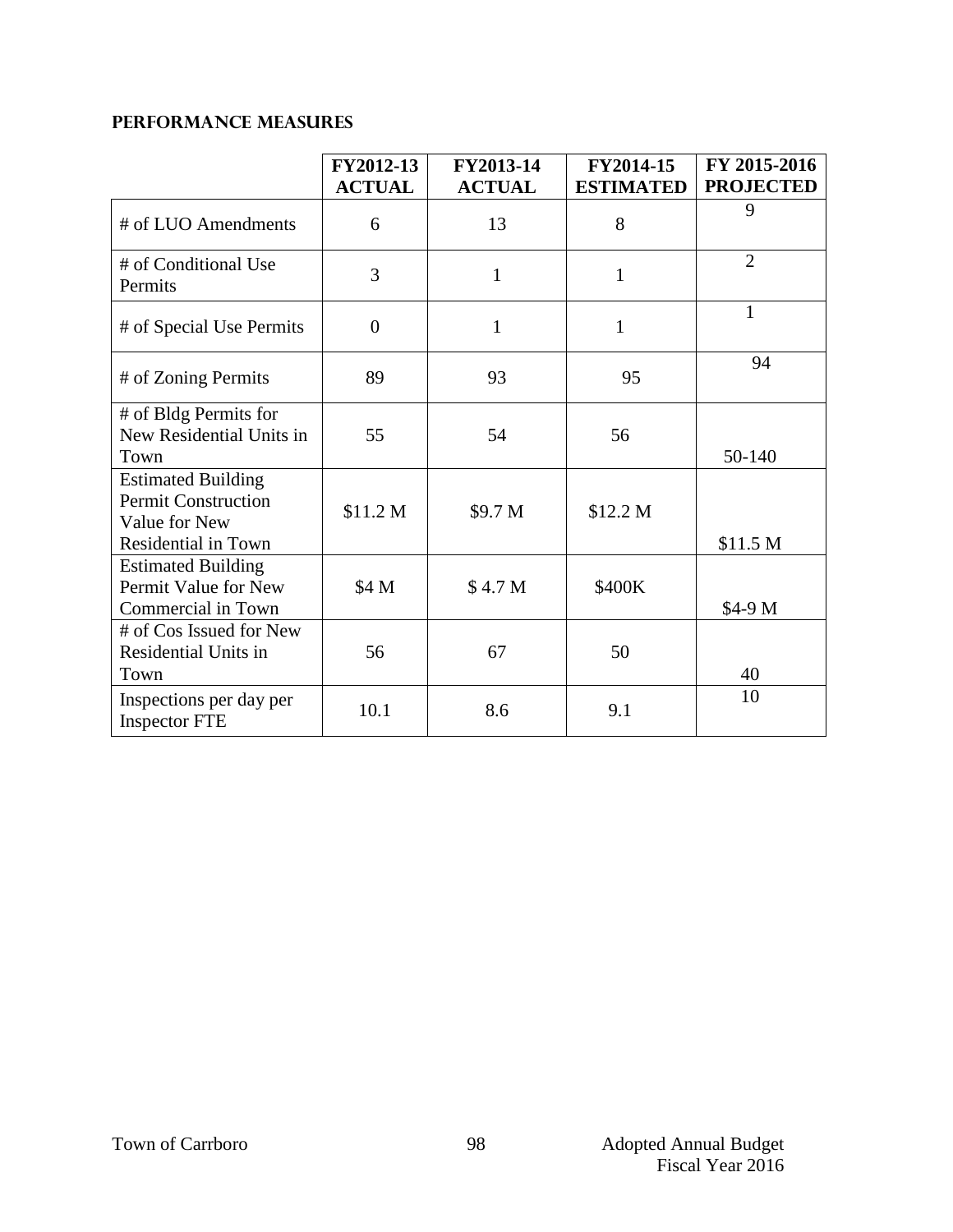# **Budget summary**

| <b>DEPARTMENT</b><br><b>SUMMARY</b> | FY 2013-14<br><b>ACTUAL</b> | FY 2014-15<br><b>ADOPTED</b><br><b>BUDGET</b> | FY 2015-16<br><b>ADOPTED</b><br><b>BUDGET</b> | PCT<br><b>CHANGE</b> |
|-------------------------------------|-----------------------------|-----------------------------------------------|-----------------------------------------------|----------------------|
| <b>PERSONNEL</b>                    | 1,023,028                   | 1,079,437                                     | 1,080,580                                     | 0.1%                 |
| <b>OPERATING</b>                    | 127,575                     | 248,133                                       | 269,667                                       | 8.7%                 |
| <b>TOTAL</b>                        | \$1,150,603                 | \$1,327,570                                   | \$1,350,247                                   | $1.7\%$              |

#### **CHANGES IN BUDGET from PRIOR YEAR ADOPTED BUDGET**

Operations increased with additional parking plan study cost.

# Planning Department *Division Level Summaries*

| <b>SUPERVISION</b><br><b>SUMMARY</b> | FY 2013-14<br><b>ACTUAL</b> | FY 2014-15<br><b>ADOPTED</b><br><b>BUDGET</b> | FY 2015-16<br><b>ADOPTED</b><br><b>BUDGET</b> | <b>PCT</b><br><b>CHANGE</b> |
|--------------------------------------|-----------------------------|-----------------------------------------------|-----------------------------------------------|-----------------------------|
| <b>PERSONNEL</b>                     | 475.979                     | 474.832                                       | 487.750                                       | 2.7%                        |
| <b>OPERATING</b>                     | 113,994                     | 215,247                                       | 240,015                                       | 11.5%                       |
| <b>TOTAL</b>                         | \$589,973                   | \$690,079                                     | \$727,765                                     | $5.5\%$                     |

# **changes in budget from prior year adopted budget**

The change in personnel reflects an increase cost of insurance. Operations increased due to additional costs for the parking plan study.